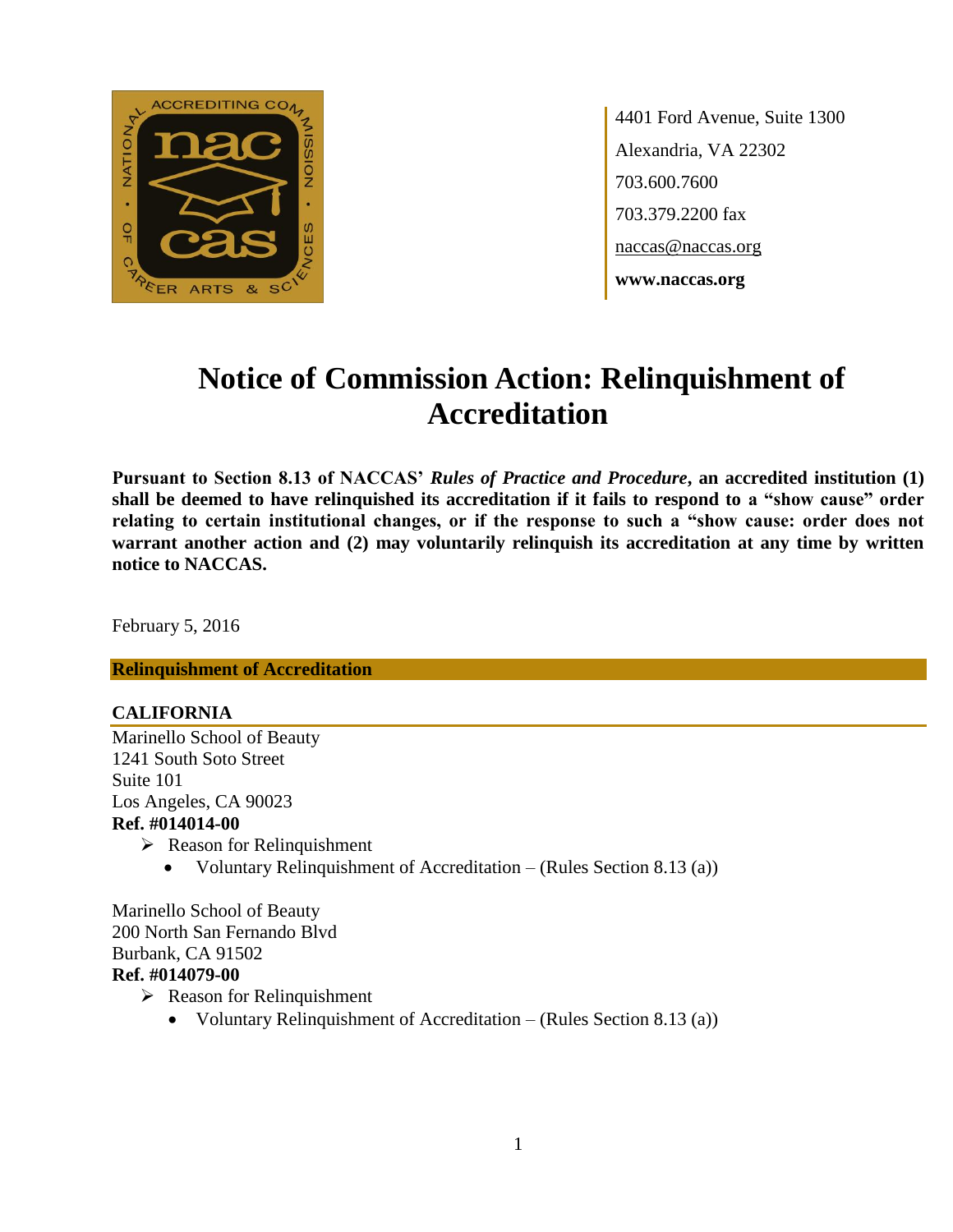#### Marinello School of Beauty 955 South Monroe Street Santa Clara, CA 95050 **Ref. #014126-00**

- $\triangleright$  Reason for Relinquishment
	- Voluntary Relinquishment of Accreditation (Rules Section 8.13 (a))
	- $\bullet$

Marinello School of Beauty 23635 El Toro Road, Suite K Lake Forest, CA 92630

## **Ref. #014175-00**

 $\triangleright$  Reason for Relinquishment

Voluntary Relinquishment of Accreditation – (Rules Section 8.13 (a))

Marinello School of Beauty 24741 Alessandro Boulevard Moreno Valley, CA 92553 **Ref. #014214-00**

 $\triangleright$  Reason for Relinquishment

Voluntary Relinquishment of Accreditation – (Rules Section 8.13 (a))

Marinello School of Beauty

1035 Market Street

San Francisco, CA 94103

#### **Ref. #014241-00**

- $\triangleright$  Reason for Relinquishment
	- Voluntary Relinquishment of Accreditation (Rules Section 8.13 (a))

Marinello School of Beauty 2627 West Florida Avenue Suite 100 Hemet, CA 92545 **Ref. #014323-00**

- $\triangleright$  Reason for Relinquishment
	- Voluntary Relinquishment of Accreditation (Rules Section 8.13 (a))

Marinello School of Beauty 5522 Garfield Avenue Sacramento, CA 95841 **Ref. #014347-00**

- $\triangleright$  Reason for Relinquishment
	- Voluntary Relinquishment of Accreditation (Rules Section 8.13 (a))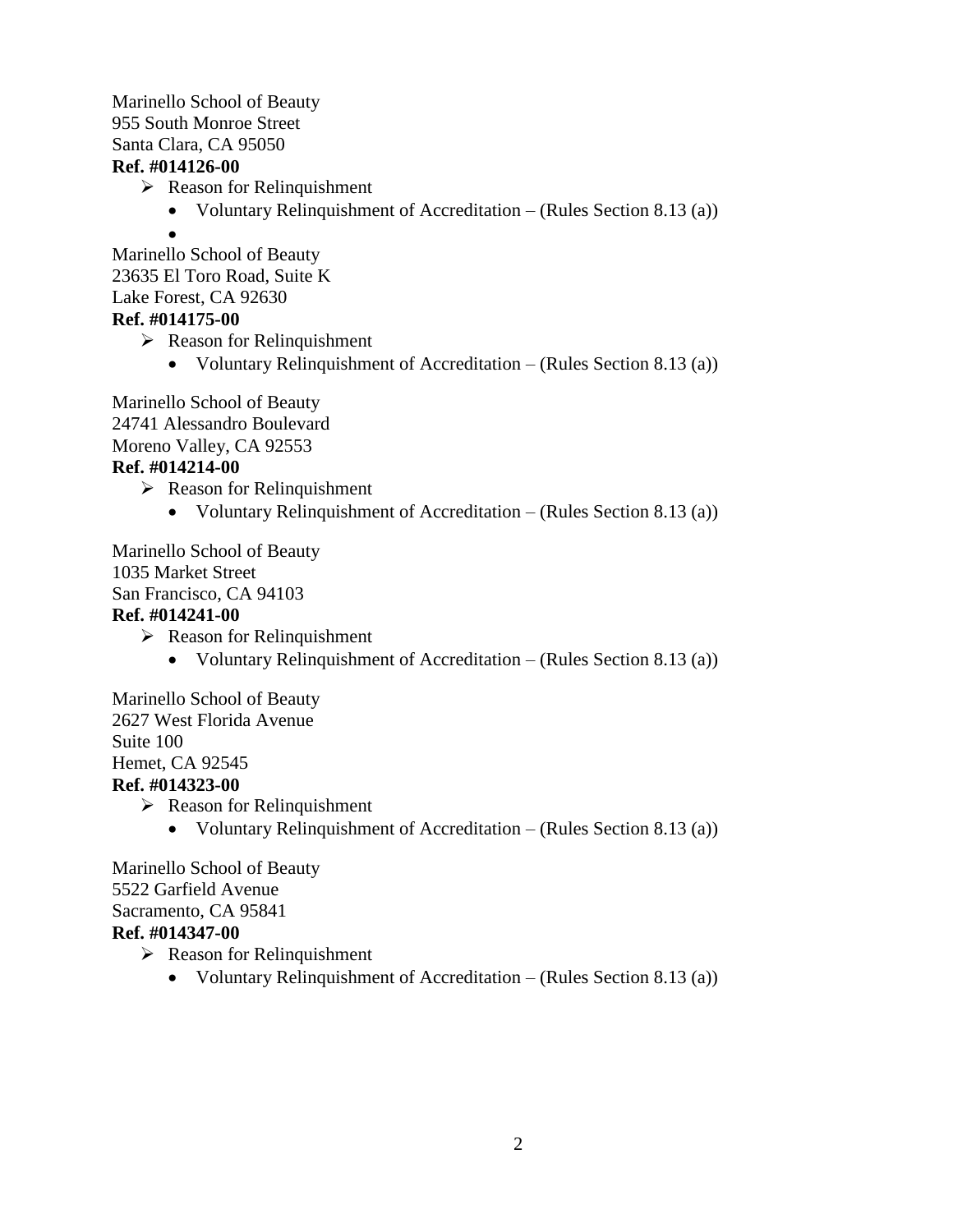Marinello School of Beauty 1837 South La Cienega Boulevard Suite A Los Angeles, CA 90035 **Ref. #B14014-01**

- $\triangleright$  Reason for Relinquishment
	- Voluntary Relinquishment of Accreditation (Rules Section 8.13 (a))

Marinello School of Beauty 240 South Market Street Inglewood, CA 90301 **Ref. #B14014-02**

- $\triangleright$  Reason for Relinquishment
	- Voluntary Relinquishment of Accreditation (Rules Section 8.13 (a))

Marinello School of Beauty 18442 Sherman Way Reseda, CA 91335 **Ref. #B14014-03**

- $\triangleright$  Reason for Relinquishment
	- Voluntary Relinquishment of Accreditation (Rules Section 8.13 (a))

Marinello School of Beauty 1125 E. Los Angeles Avenue Simi Valley, CA 93065 **Ref. #B14014-05**

- $\triangleright$  Reason for Relinquishment
	- Voluntary Relinquishment of Accreditation (Rules Section 8.13 (a))

Marinello School of Beauty 166 Plaza Drive

West Covina, CA 91790

#### **Ref. #B14014-06**

- $\triangleright$  Reason for Relinquishment
	- Voluntary Relinquishment of Accreditation (Rules Section 8.13 (a))

Marinello School of Beauty 721 West Second Street Suite E San Bernardino, CA 92410 **Ref. #B14014-07**

- $\triangleright$  Reason for Relinquishment
	- Voluntary Relinquishment of Accreditation (Rules Section 8.13 (a))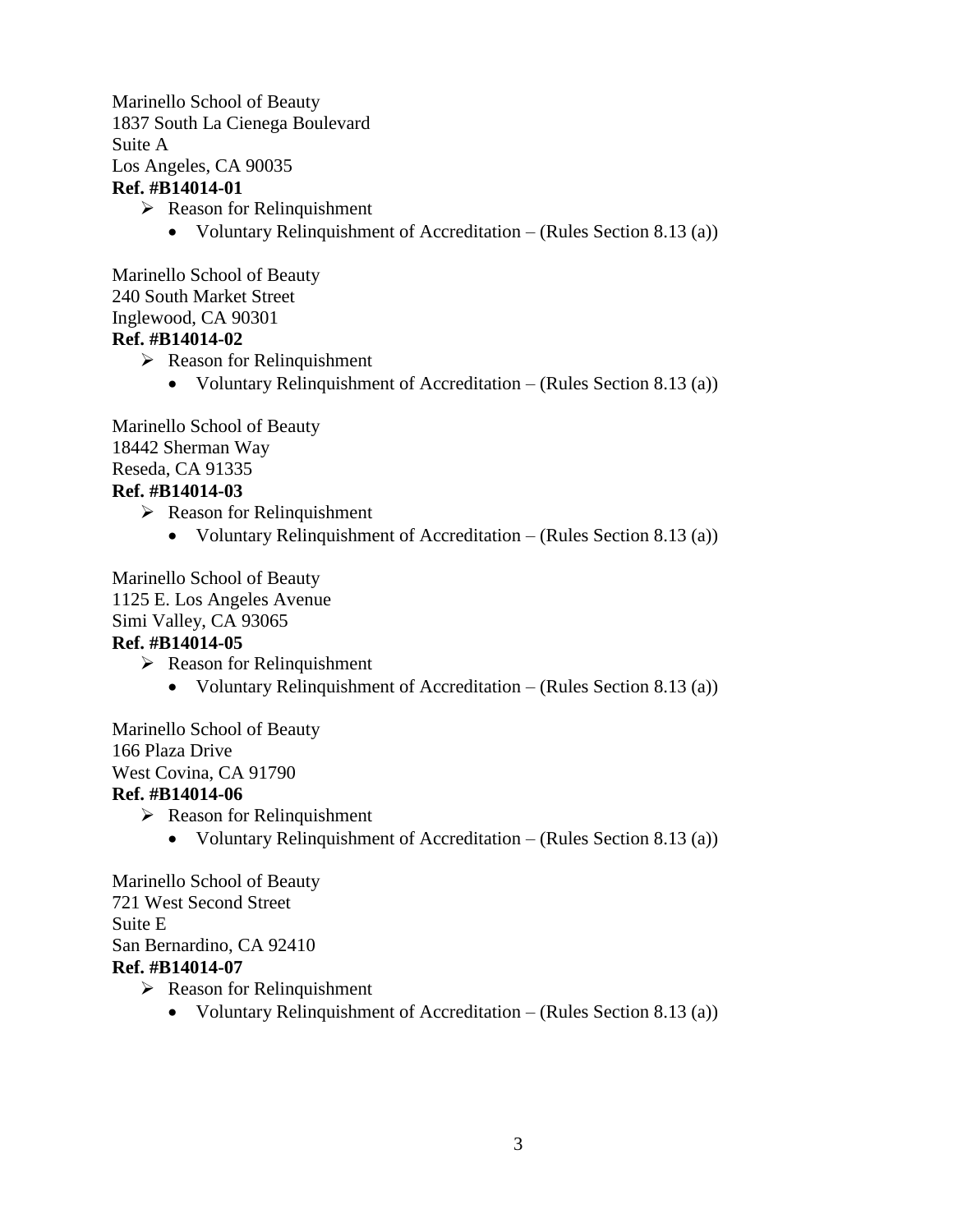#### Marinello School of Beauty 940 North Mountain Avenue Ontario, CA 91762 **Ref. #B14014-08**

- $\triangleright$  Reason for Relinquishment
	- Voluntary Relinquishment of Accreditation (Rules Section 8.13 (a))

Marinello School of Beauty 6538 Greenleaf Avenue Whittier, CA 90601

# **Ref. #B14014-09**

- $\triangleright$  Reason for Relinquishment
	- Voluntary Relinquishment of Accreditation (Rules Section 8.13 (a))

Marinello School of Beauty 2418 Lomita Boulevard Suite B Lomita, CA 90717

# **Ref. #B14014-10**

- $\triangleright$  Reason for Relinquishment
	- Voluntary Relinquishment of Accreditation (Rules Section 8.13 (a))

Marinello School of Beauty 7550 Miramar Road, Suite 400 San Diego, CA 92126

# **Ref. #B14014-11**

- $\triangleright$  Reason for Relinquishment
	- Voluntary Relinquishment of Accreditation (Rules Section 8.13 (a))

Marinello School of Beauty 841 Arnele Avenue El Cajon, CA 92020 **Ref. #B14014-12**

# $\triangleright$  Reason for Relinquishment

• Voluntary Relinquishment of Accreditation – (Rules Section 8.13 (a))

Marinello School of Beauty 14311 Bear Valley Road, Suite 101 Victorville, CA 92392

# **Ref. #B14014-13**

- $\triangleright$  Reason for Relinquishment
	- Voluntary Relinquishment of Accreditation (Rules Section 8.13 (a))

Marinello School of Beauty 663 North Euclid Street Anaheim, CA 92801 **Ref. #B14014-14**

- $\triangleright$  Reason for Relinquishment
	- Voluntary Relinquishment of Accreditation (Rules Section 8.13 (a))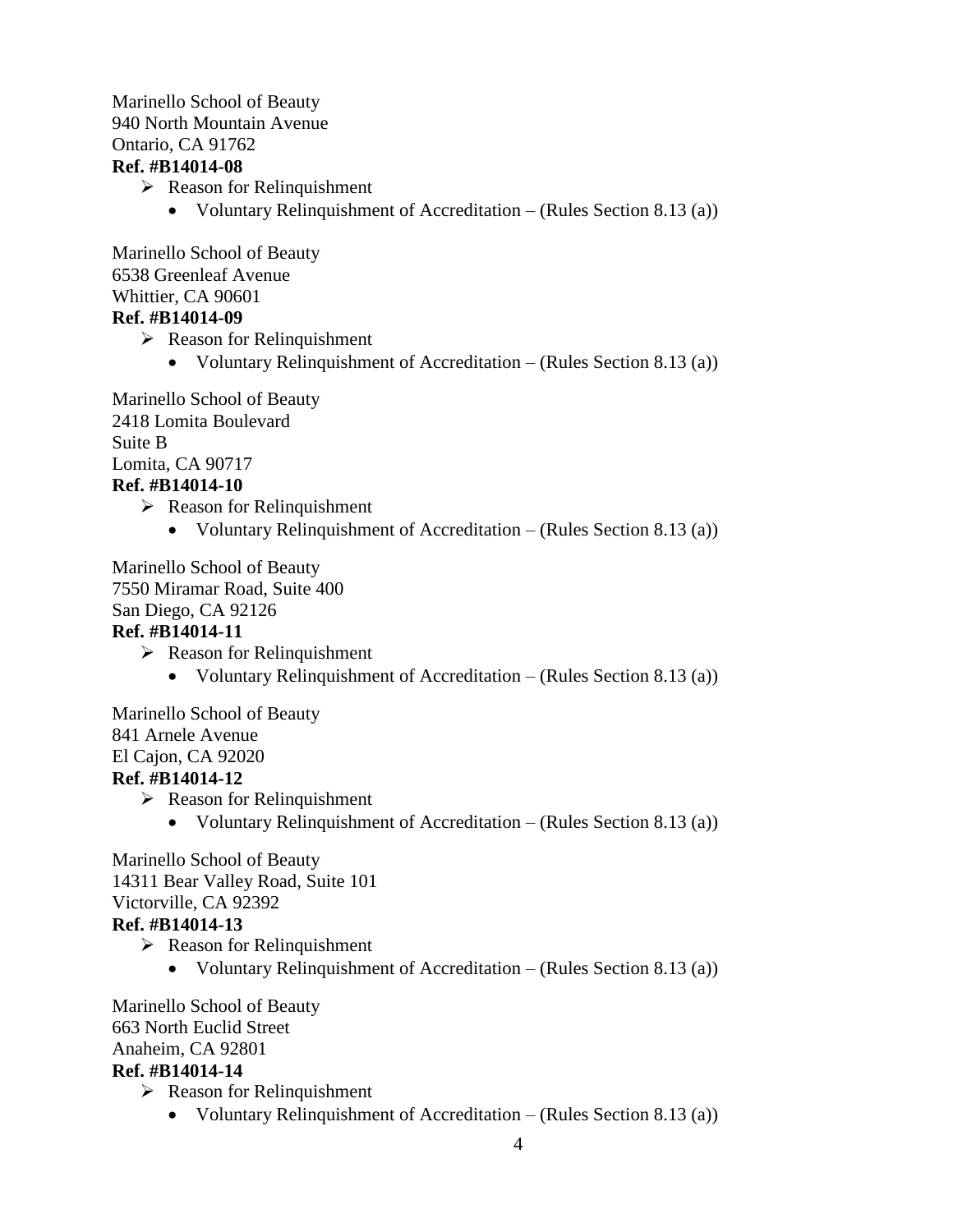#### Marinello School of Beauty 641 West Palmdale Boulevard Palmdale, CA 93551 **Ref. #B14079-01**

- $\triangleright$  Reason for Relinquishment
	- Voluntary Relinquishment of Accreditation (Rules Section 8.13 (a))

Marinello School of Beauty 1760 Fremont Boulevard, Suite #F-2 Seaside, CA 93955 **Ref. #B14126-01**

- $\triangleright$  Reason for Relinquishment
	- Voluntary Relinquishment of Accreditation (Rules Section 8.13 (a))

Marinello School of Beauty 22641 Main Street Hayward, CA 94541 **Ref. #B14126-03**

 $\triangleright$  Reason for Relinquishment

• Voluntary Relinquishment of Accreditation – (Rules Section 8.13 (a))

Marinello School of Beauty 2806 Castro Valley Boulevard Castro Valley, CA 94546 **Ref. #B14126-04**

- $\triangleright$  Reason for Relinquishment
	- Voluntary Relinquishment of Accreditation (Rules Section 8.13 (a))

Marinello School of Beauty 3737 Ming Avenue Bakersfield, CA 93309

### **Ref. #B14175-01**

- $\triangleright$  Reason for Relinquishment
	- Voluntary Relinquishment of Accreditation (Rules Section 8.13 (a))

Marinello School of Beauty 2335 South Mooney Boulevard Visalia, CA 93277

# **Ref. #B14175-02**

- $\triangleright$  Reason for Relinquishment
	- Voluntary Relinquishment of Accreditation (Rules Section 8.13 (a))

Marinello School of Beauty 854 Fourth Street San Rafael, CA 94901 **Ref. #B14214-02**

- $\triangleright$  Reason for Relinquishment
	- Voluntary Relinquishment of Accreditation (Rules Section 8.13 (a))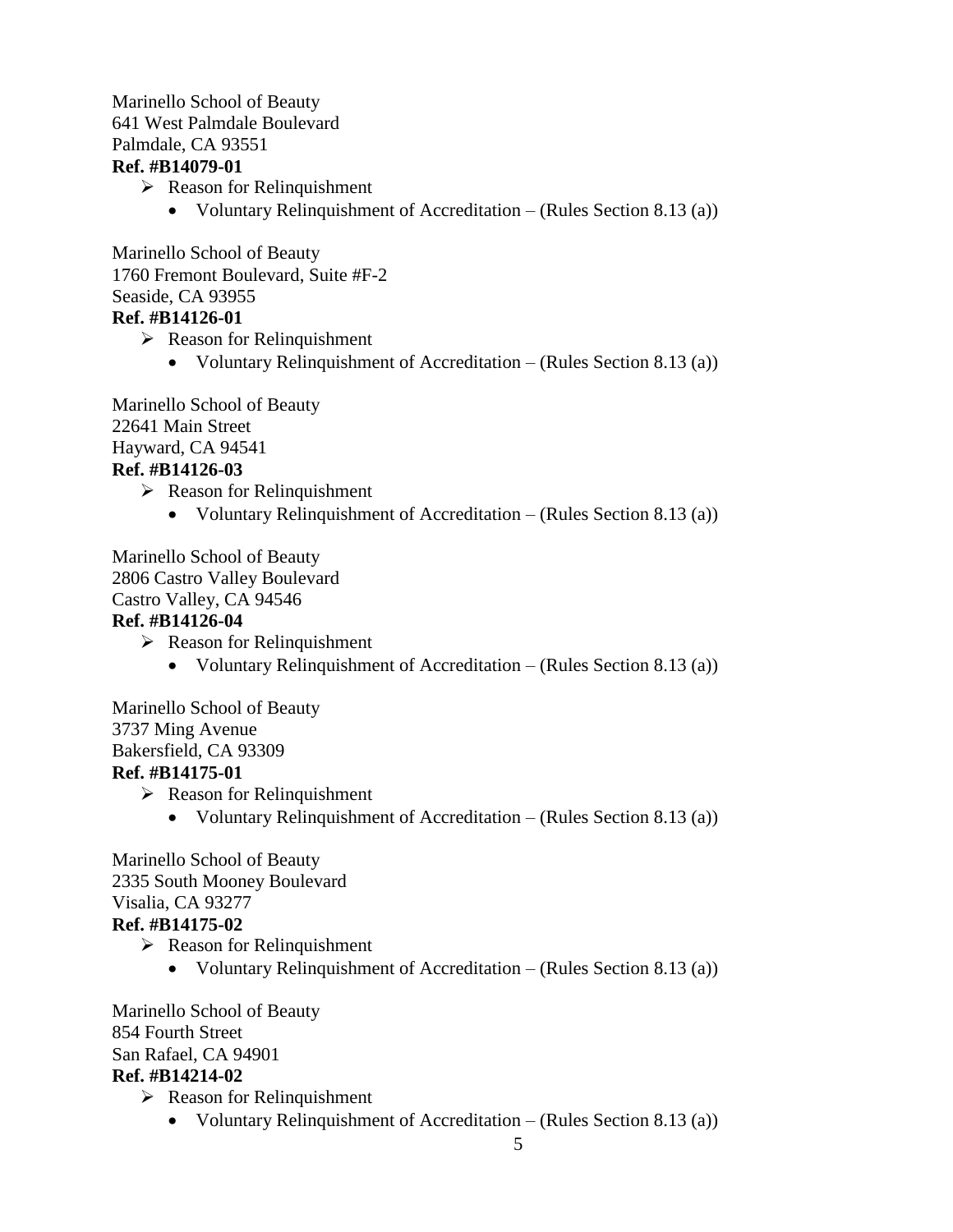Marinello School of Beauty 2201 Pillsbury Road Suites 160 & 170 Chico, CA 95926 **Ref. #B14241-01**

- $\triangleright$  Reason for Relinquishment
	- Voluntary Relinquishment of Accreditation (Rules Section 8.13 (a))

Marinello School of Beauty 1560 Market Street Redding, CA 96001 **Ref. #B14241-02**

- $\triangleright$  Reason for Relinquishment
	- Voluntary Relinquishment of Accreditation (Rules Section 8.13 (a))

Marinello School of Beauty 3117 West Shaw Avenue, Suite 108 Fresno, CA 93711 **Ref. #B14241-03**

- $\triangleright$  Reason for Relinquishment
	- Voluntary Relinquishment of Accreditation (Rules Section 8.13 (a))

Marinello School of Beauty 39449 Los Alamos Road Murrieta, CA 92563 **Ref. #B14323-02**

- $\triangleright$  Reason for Relinquishment
	- Voluntary Relinquishment of Accreditation (Rules Section 8.13 (a))

Marinello School of Beauty 2110 Main Street Napa, CA 94559

# **Ref. #B14323-03**

- $\triangleright$  Reason for Relinquishment
	- Voluntary Relinquishment of Accreditation (Rules Section 8.13 (a))

Marinello School of Beauty 1600 South Azusa Avenue Unit 244 City of Industry, CA 91748 **Ref. #B14323-04**

- $\triangleright$  Reason for Relinquishment
	- Voluntary Relinquishment of Accreditation (Rules Section 8.13 (a))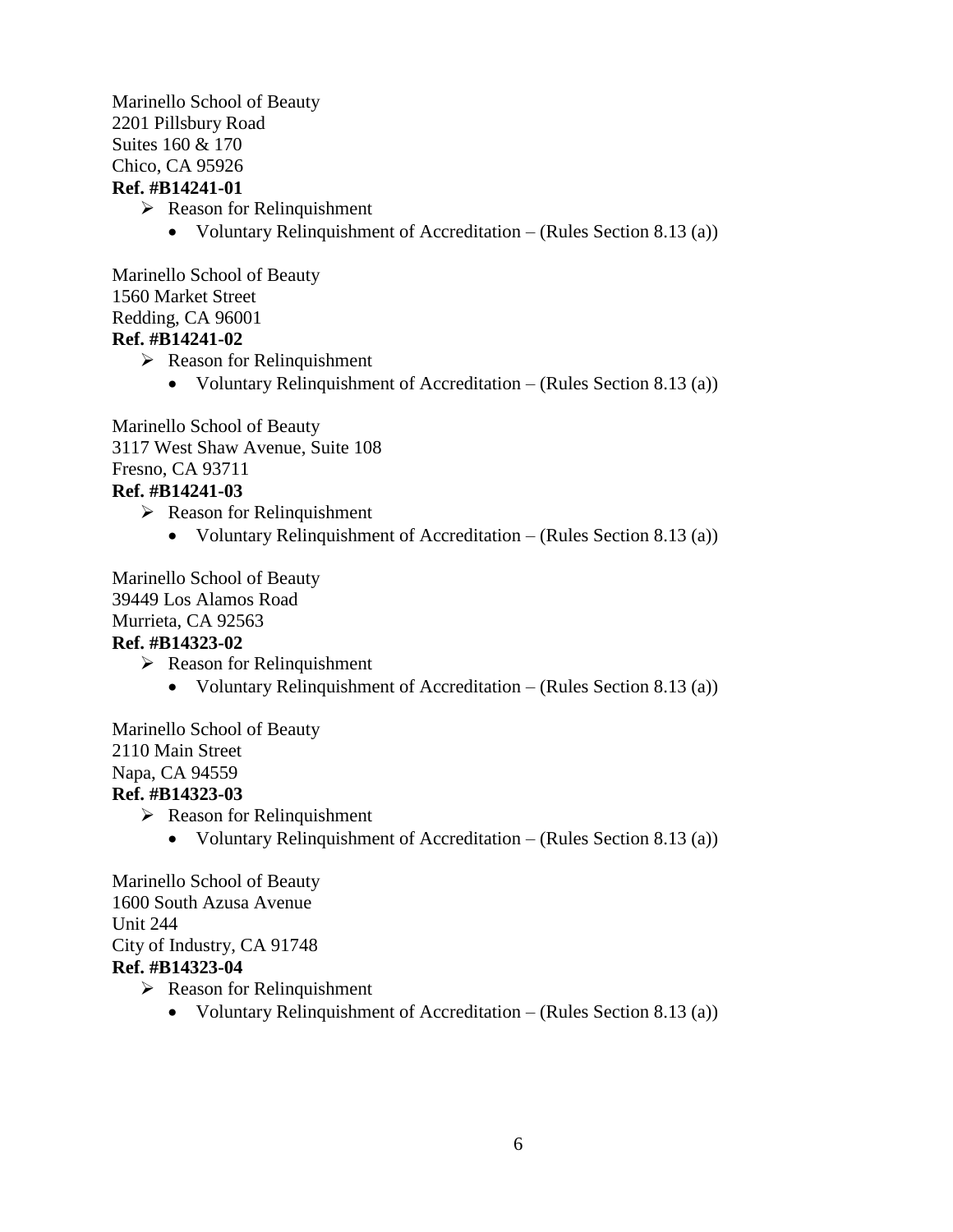#### Marinello School of Beauty 4210 East Gage Avenue Bell, CA 90201 **Ref. #B14323-05**

- $\triangleright$  Reason for Relinquishment
	- Voluntary Relinquishment of Accreditation (Rules Section 8.13 (a))

Marinello School of Beauty 8527 Alondra Boulevard Suite 129 Paramount, CA 90723 **Ref. #B14323-06**

- $\triangleright$  Reason for Relinquishment
	- Voluntary Relinquishment of Accreditation (Rules Section 8.13 (a))

Marinello School of Beauty 19022 Brookhurst Street Huntington Beach, CA 92646 **Ref. #B14323-07**

- $\triangleright$  Reason for Relinquishment
	- Voluntary Relinquishment of Accreditation (Rules Section 8.13 (a))

Marinello School of Beauty 1849 Willow Pass Road Suite 400 Concord, CA 94520 **Ref. #B14347-01** 

- $\triangleright$  Reason for Relinquishment
	- Voluntary Relinquishment of Accreditation (Rules Section 8.13 (a))

Marinello School of Beauty 445 West Weber, Suite 223 Stockton, CA 95203

#### **Ref. #B14347-02**

- $\triangleright$  Reason for Relinquishment
	- Voluntary Relinquishment of Accreditation (Rules Section 8.13 (a))

### **CONNECTICUT**

Marinello School of Beauty 1000 Main Street East Hartford, CT 06108 **Ref. #016003-00**

- $\triangleright$  Reason for Relinquishment
	- Voluntary Relinquishment of Accreditation (Rules Section 8.13 (a))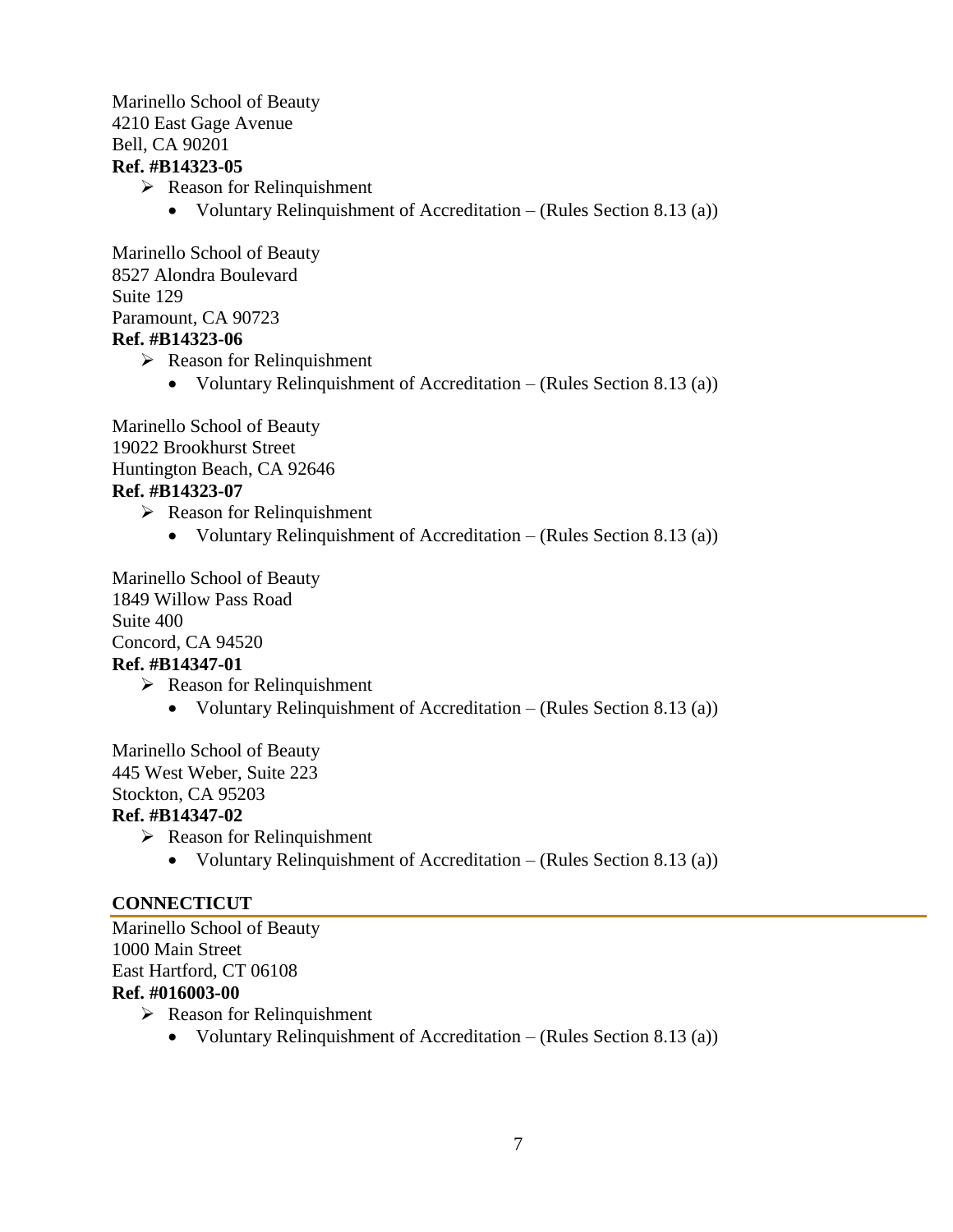#### Marinello School of Beauty 1231 East Main Street Meriden, CT 06450 **Ref. #016018-00**

- $\triangleright$  Reason for Relinquishment
	- Voluntary Relinquishment of Accreditation (Rules Section 8.13 (a))

Marinello School of Beauty 63 Pennsylvania Avenue Niantic, CT 06357 **Ref. #016029-00**

- $\triangleright$  Reason for Relinquishment
	- Voluntary Relinquishment of Accreditation (Rules Section 8.13 (a))

Marinello School of Beauty 1245 Dixwell Avenue Suite 8 Hamden, CT 06514 **Ref. #B16018-01** 

- $\triangleright$  Reason for Relinquishment
	- Voluntary Relinquishment of Accreditation (Rules Section 8.13 (a))

Marinello School of Beauty 500 Kings Highway East Fairfield, CT 06825 **Ref. #B16018-02** 

- $\triangleright$  Reason for Relinquishment
	- Voluntary Relinquishment of Accreditation (Rules Section 8.13 (a))

Marinello School of Beauty 1320 Main Street Tyler Square Willimantic, CT 06226

#### **Ref. #B16018-03**

- $\triangleright$  Reason for Relinquishment
	- Voluntary Relinquishment of Accreditation (Rules Section 8.13 (a))

#### **KANSAS**

Marinello School of Beauty 512 Poyntz Avenue Manhattan, KS 66502 **Ref. #026005-00**  $\triangleright$  Reason for Relinquishment

Voluntary Relinquishment of Accreditation – (Rules Section 8.13 (a))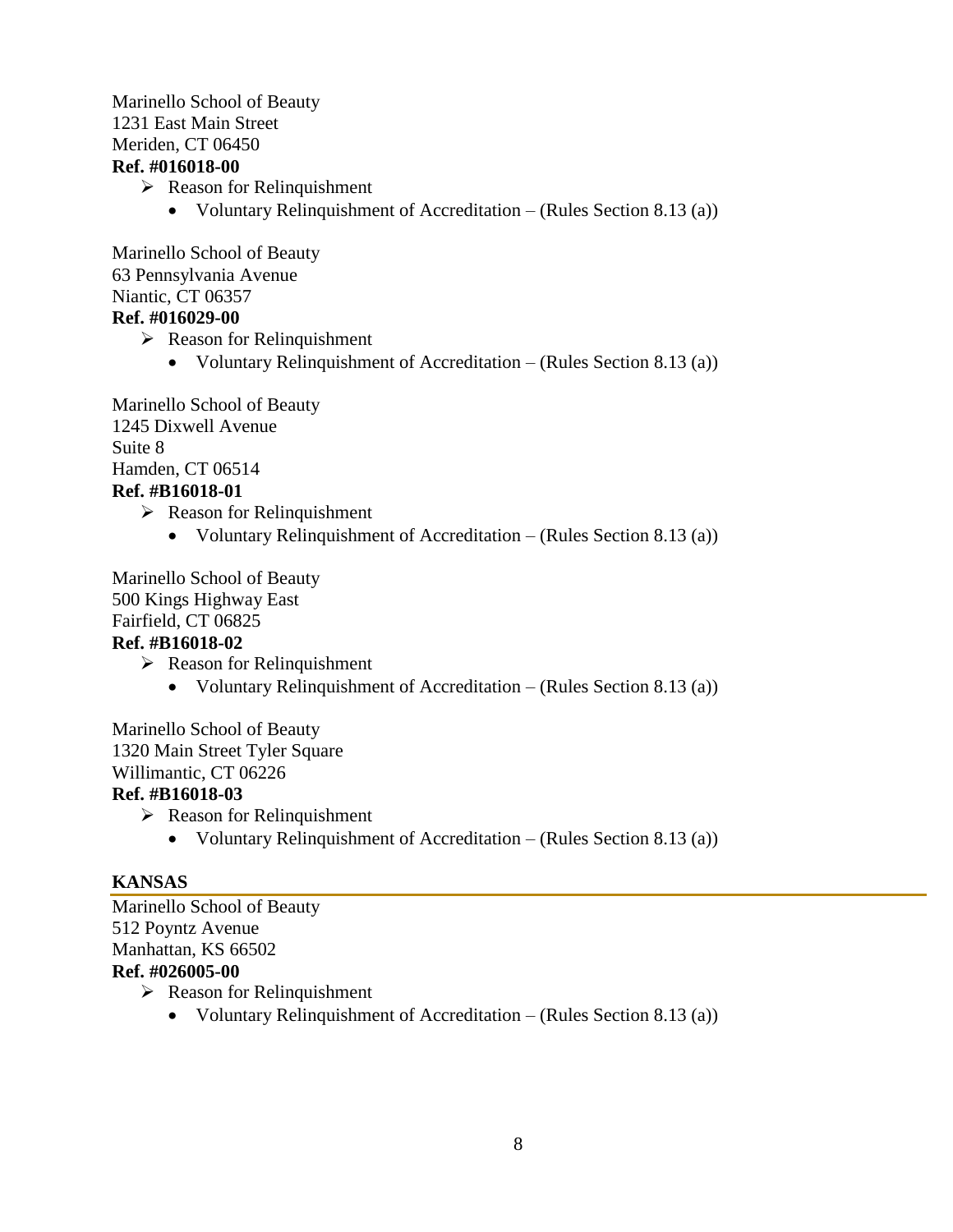#### Marinello School of Beauty 109 Southwest 29th Street Topeka, KS 66611 **Ref. #026030-00**

- $\triangleright$  Reason for Relinquishment
	- Voluntary Relinquishment of Accreditation (Rules Section 8.13 (a))

Marinello School of Beauty 1675 South Rock Road, Suite 101 Wichita, KS 67207 **Ref. #B26030-01** 

- $\triangleright$  Reason for Relinquishment
	- Voluntary Relinquishment of Accreditation (Rules Section 8.13 (a))

Marinello School of Beauty 10324 Mastin Overland Park, KS 66212 **Ref. #B26030-02** 

 $\triangleright$  Reason for Relinquishment

• Voluntary Relinquishment of Accreditation – (Rules Section 8.13 (a))

### **NEVADA**

Marinello School of Beauty 5001 East Bonanza Road Suite 110 Las Vegas, NV 89110 **Ref. #038001-00**

- $\triangleright$  Reason for Relinquishment
	- Voluntary Relinquishment of Accreditation (Rules Section 8.13 (a))

Marinello School of Beauty 5093 South McCarran Boulevard Reno, NV 89502

#### **Ref. #038014-00**

- $\triangleright$  Reason for Relinquishment
	- Voluntary Relinquishment of Accreditation (Rules Section 8.13 (a))

Marinello School of Beauty 4451 East Sunset Road, #14 Henderson, NV 89014 **Ref. #B38001-01** 

- $\triangleright$  Reason for Relinquishment
	- Voluntary Relinquishment of Accreditation (Rules Section 8.13 (a))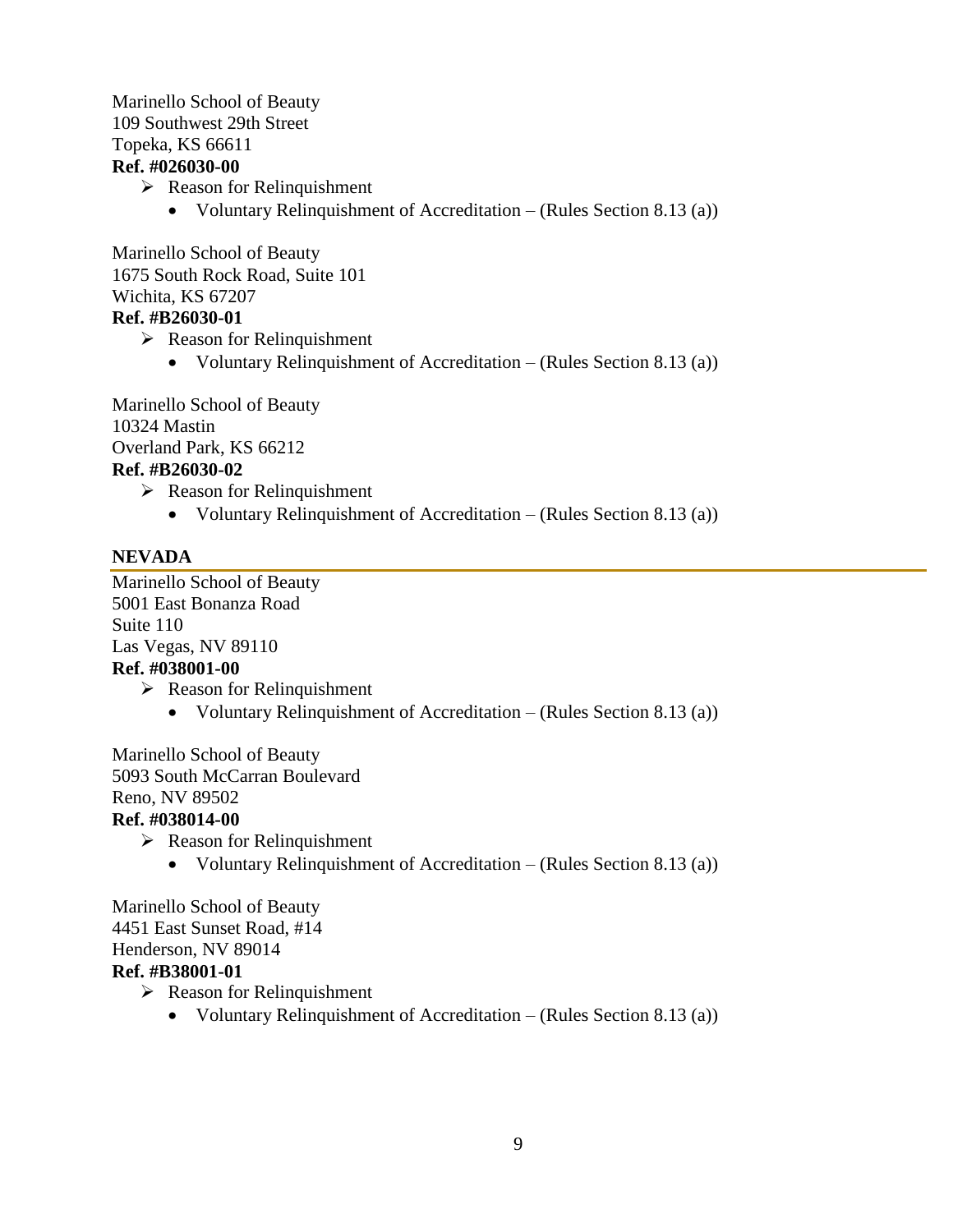# **UTAH**

Marinello School of Beauty 2230 N. University Parkway Provo, UT 84604 **Ref. #054037-00**

### $\triangleright$  Reason for Relinquishment

• Voluntary Relinquishment of Accreditation – (Rules Section 8.13 (a))

Marinello School of Beauty 3721 South 250 West Ogden, UT 84405

# **Ref. #B14323-08**

- $\triangleright$  Reason for Relinquishment
	- Voluntary Relinquishment of Accreditation (Rules Section 8.13 (a))

Marinello School of Beauty 575 N. Main Street Layton, UT 84041 **Ref. #B14323-09** 

- $\triangleright$  Reason for Relinquishment
	- Voluntary Relinquishment of Accreditation (Rules Section 8.13 (a))

### **To The Following:**

# **United States Department of Education**

- Ms. Kathleen Hochhalter- Special Assistant-- Administrative Actions & Appeals Division
- **MS.** Susan Crim-Director-- Administrative Actions & Appeals Division
- **Department of Education Accreditation Division- USDOE-- Washington, DC**
- Ms. Cathy Sheffield- Accreditation & State Liaison Office-- USDOE--- Washington, DC
- Ms. Rachael Shultz- Accreditation and State Liaison Office-- USDOE --- Washington, DC
- **Ms. Lauren Pope- Administrative Actions and Appeals Services Group-- Washington, DC**

# **Multi-Regional and Foreign School Participation Division**

Mr. Andrew Lawrence - Institutional Review Specialist -- USDOE

### **Accreditors**

- **Mr. Bill Larkin- Executive Director-- ACCET**
- **Mr. Michale McComis, Ed.D.- Executive Director-- ACCSC**
- **Mr.** Albert Gray, Ph.D.- Executive Director-- ACICS
- **Dr.** Gary Puckett- Executive Director-- COE

# **State Authorities**

Ms. Kristy Underwood- CA Board of Barbering & Cosmetology-- Sacramento, CA